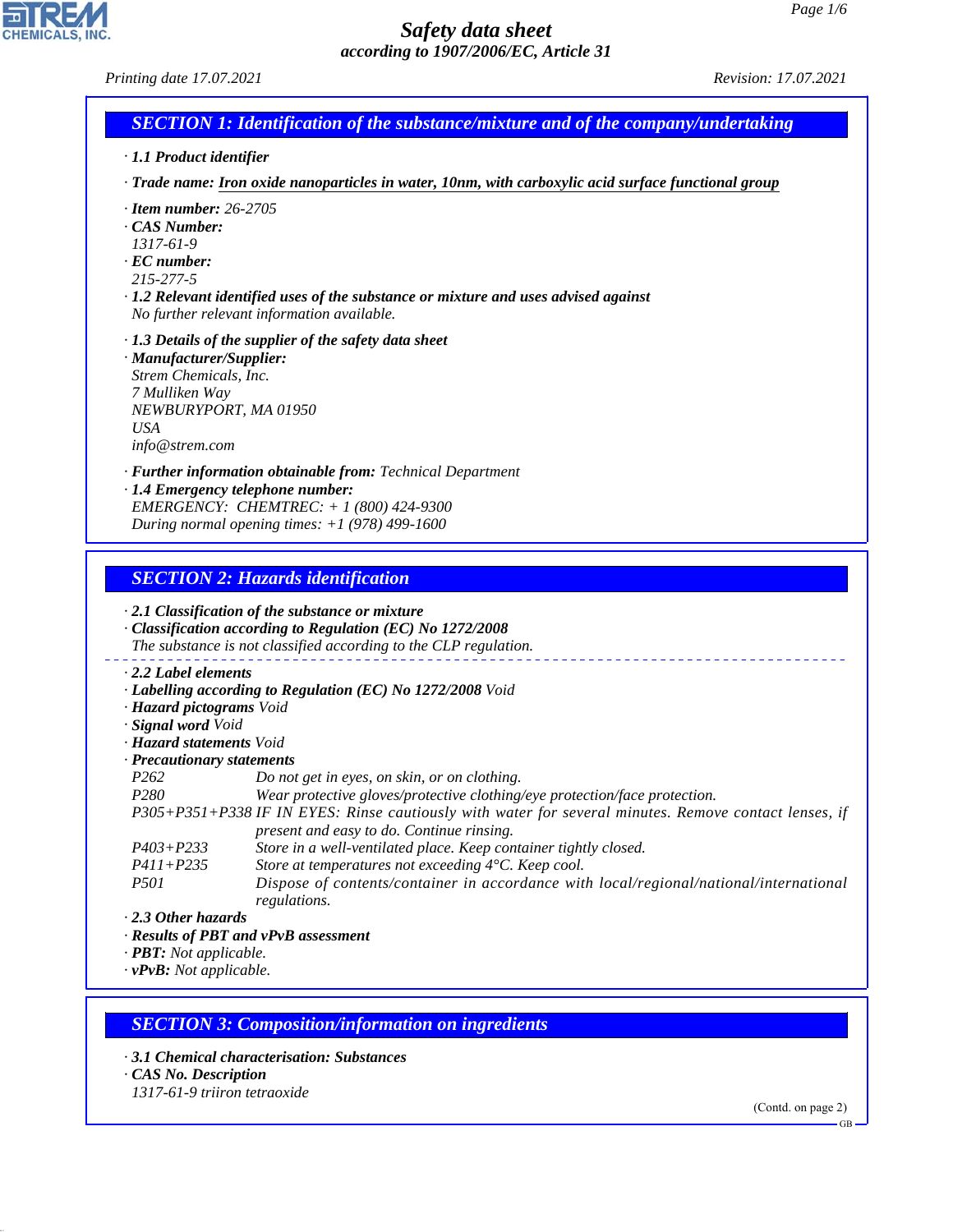*Printing date 17.07.2021 Revision: 17.07.2021*

*Trade name: Iron oxide nanoparticles in water, 10nm, with carboxylic acid surface functional group*

(Contd. of page 1)

- *· Identification number(s)*
- *· EC number: 215-277-5*
- *· Dangerous components: Void*

## *SECTION 4: First aid measures*

- *· 4.1 Description of first aid measures*
- *· General information: No special measures required.*
- *· After inhalation: Supply fresh air; consult doctor in case of complaints.*
- *· After skin contact: Generally the product does not irritate the skin.*
- *· After eye contact: Rinse opened eye for several minutes under running water. Then consult a doctor.*
- *· After swallowing: If symptoms persist consult doctor.*
- *· 4.2 Most important symptoms and effects, both acute and delayed No further relevant information available.*
- *· 4.3 Indication of any immediate medical attention and special treatment needed*

*No further relevant information available.*

### *SECTION 5: Firefighting measures*

- *· 5.1 Extinguishing media*
- *· Suitable extinguishing agents: Use fire extinguishing methods suitable to surrounding conditions.*
- *· 5.2 Special hazards arising from the substance or mixture No further relevant information available.*
- *· 5.3 Advice for firefighters*
- *· Protective equipment: No special measures required.*

### *SECTION 6: Accidental release measures*

- *· 6.1 Personal precautions, protective equipment and emergency procedures Not required.*
- *· 6.2 Environmental precautions: No special measures required.*
- *· 6.3 Methods and material for containment and cleaning up:*
- *Absorb with liquid-binding material (sand, diatomite, acid binders, universal binders, sawdust). Dispose contaminated material as waste according to item 13.*
- *· 6.4 Reference to other sections*
- *See Section 7 for information on safe handling.*
- *See Section 8 for information on personal protection equipment.*
- *See Section 13 for disposal information.*

## *SECTION 7: Handling and storage*

- *· 7.1 Precautions for safe handling No special measures required.*
- *· Information about fire and explosion protection: No special measures required.*
- *· 7.2 Conditions for safe storage, including any incompatibilities*
- *· Storage: Keep cool.*

44.1.1

- *· Requirements to be met by storerooms and receptacles: No special requirements.*
- *· Information about storage in one common storage facility: Not required.*
- *· Further information about storage conditions: None.*
- *· Recommended storage temperature: Store at temperatures not exceeding 4 °C. Keep cool.*
- *· 7.3 Specific end use(s) No further relevant information available.*

(Contd. on page 3)

GB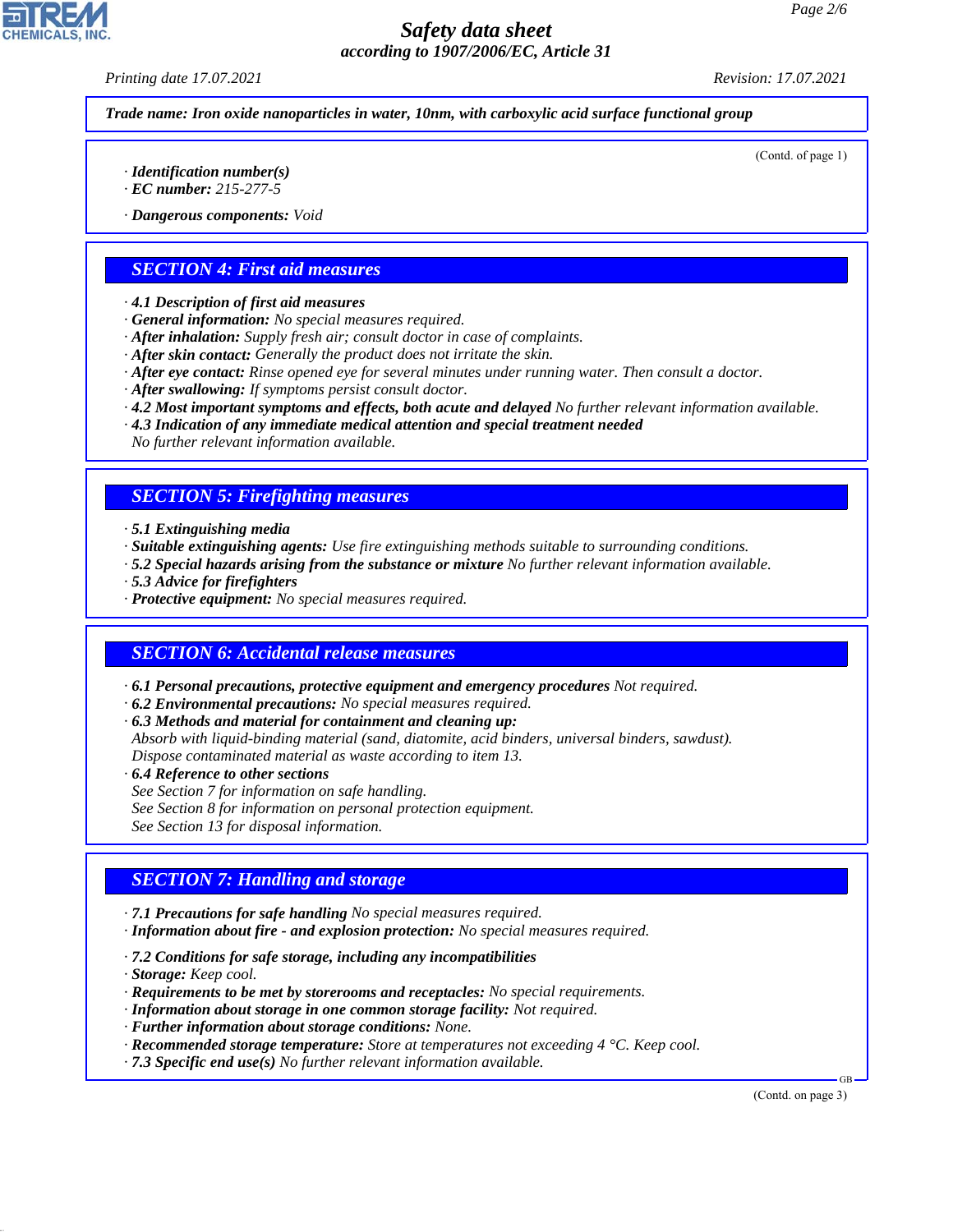*Printing date 17.07.2021 Revision: 17.07.2021*

44.1.1

*Trade name: Iron oxide nanoparticles in water, 10nm, with carboxylic acid surface functional group*

(Contd. of page 2)

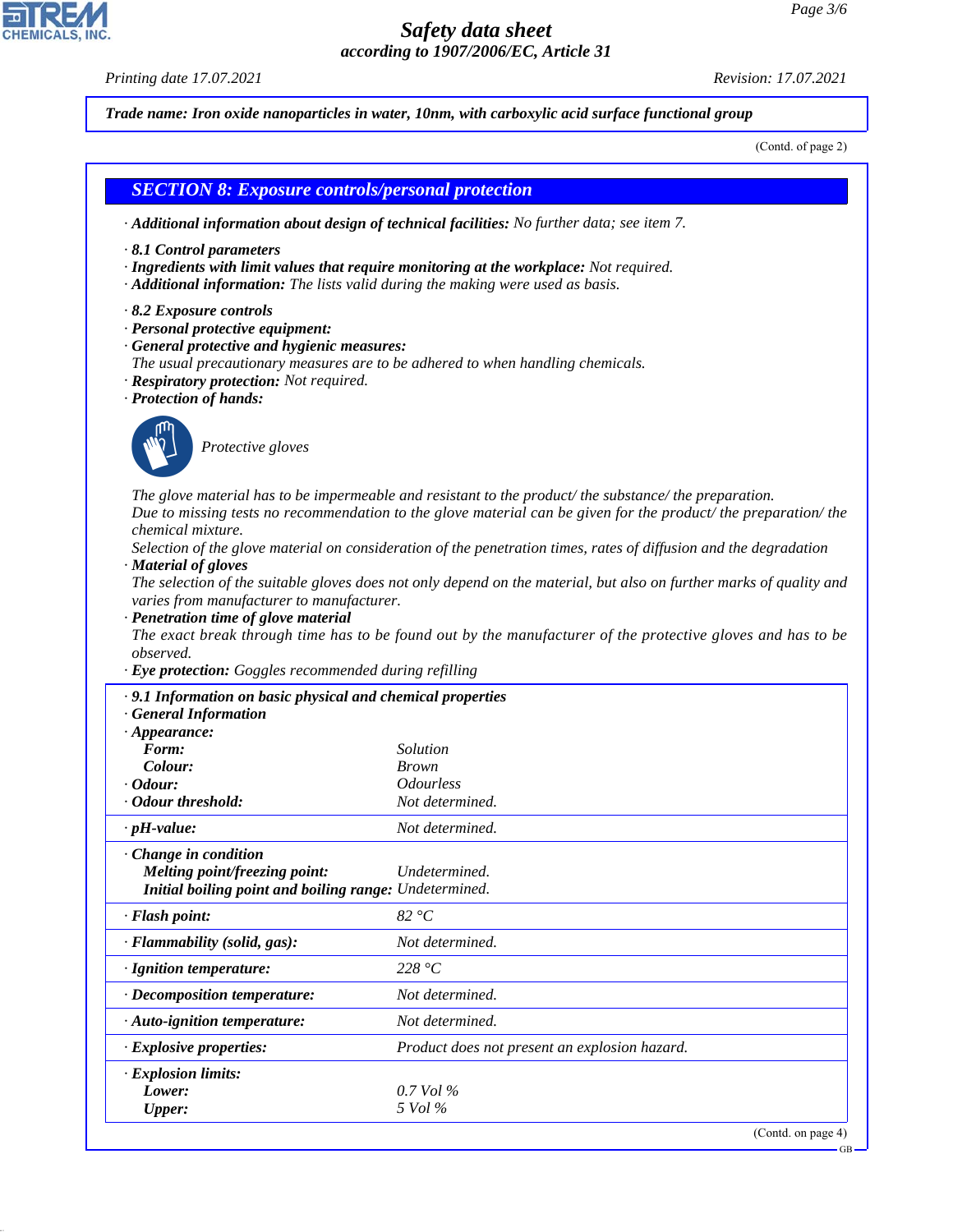*Printing date 17.07.2021 Revision: 17.07.2021*

*Trade name: Iron oxide nanoparticles in water, 10nm, with carboxylic acid surface functional group*

|                                           | (Contd. of page 3)                         |
|-------------------------------------------|--------------------------------------------|
| · Vapour pressure:                        | Not determined.                            |
| $\cdot$ Density:                          | Not determined.                            |
| $\cdot$ Relative density                  | Not determined.                            |
| · Vapour density                          | Not determined.                            |
| $\cdot$ Evaporation rate                  | Not determined.                            |
| $\cdot$ Solubility in / Miscibility with  |                                            |
| water:                                    | Not miscible or difficult to mix.          |
| · Partition coefficient: n-octanol/water: | Not determined.                            |
| · Viscosity:                              |                                            |
| Dynamic:                                  | Not determined.                            |
| Kinematic:                                | Not determined.                            |
| · Solvent content:                        |                                            |
| Organic solvents:                         | $0.0\%$                                    |
| Water:                                    | $1.0\%$                                    |
| $VOC$ (EC)                                | $0.00\%$                                   |
| $\cdot$ 9.2 Other information             | No further relevant information available. |

### *SECTION 10: Stability and reactivity*

*· 10.1 Reactivity No further relevant information available.*

- *· 10.2 Chemical stability*
- *· Thermal decomposition / conditions to be avoided: No decomposition if used according to specifications.*
- *· 10.3 Possibility of hazardous reactions No dangerous reactions known.*
- *· 10.4 Conditions to avoid No further relevant information available.*
- *· 10.5 Incompatible materials: No further relevant information available.*
- *· 10.6 Hazardous decomposition products: No dangerous decomposition products known.*

## *SECTION 11: Toxicological information*

*· 11.1 Information on toxicological effects*

*· Acute toxicity Based on available data, the classification criteria are not met.*

*· LD/LC50 values relevant for classification:*

*1317-61-9 triiron tetraoxide*

*Oral LD50 >5000 mg/kg (rat)*

*· Primary irritant effect:*

44.1.1

- *· Skin corrosion/irritation Based on available data, the classification criteria are not met.*
- *· Serious eye damage/irritation Based on available data, the classification criteria are not met.*
- *· Respiratory or skin sensitisation Based on available data, the classification criteria are not met.*
- *· CMR effects (carcinogenity, mutagenicity and toxicity for reproduction)*
- *· Germ cell mutagenicity Based on available data, the classification criteria are not met.*
- *· Carcinogenicity Based on available data, the classification criteria are not met.*
- *· Reproductive toxicity Based on available data, the classification criteria are not met.*
- *· STOT-single exposure Based on available data, the classification criteria are not met.*
- *· STOT-repeated exposure Based on available data, the classification criteria are not met.*
- *· Aspiration hazard Based on available data, the classification criteria are not met.*

(Contd. on page 5)

GB

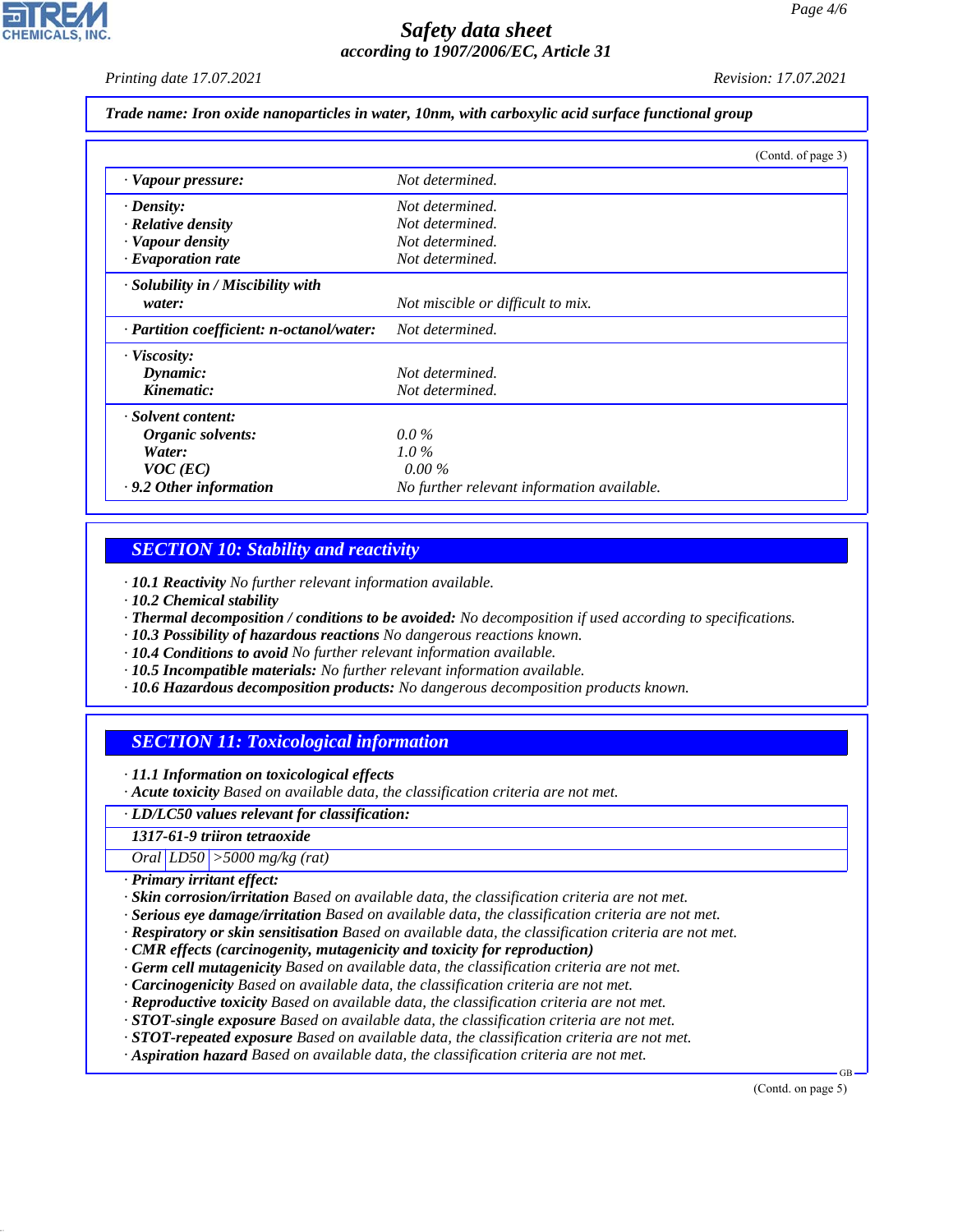*Printing date 17.07.2021 Revision: 17.07.2021*

**CHEMICALS, INC** 

*Trade name: Iron oxide nanoparticles in water, 10nm, with carboxylic acid surface functional group*

(Contd. of page 4)

#### *SECTION 12: Ecological information*

- *· 12.1 Toxicity*
- *· Aquatic toxicity: No further relevant information available.*
- *· 12.2 Persistence and degradability No further relevant information available.*
- *· 12.3 Bioaccumulative potential No further relevant information available.*
- *· 12.4 Mobility in soil No further relevant information available.*
- *· Additional ecological information:*
- *· General notes: Not known to be hazardous to water.*
- *· 12.5 Results of PBT and vPvB assessment*
- *· PBT: Not applicable.*
- *· vPvB: Not applicable.*
- *· 12.6 Other adverse effects No further relevant information available.*

#### *SECTION 13: Disposal considerations*

*· 13.1 Waste treatment methods*

*· Recommendation Disposal must be made according to official regulations.*

*· Uncleaned packaging:*

*· Recommendation: Disposal must be made according to official regulations.*

| <b>SECTION 14: Transport information</b>                                                                     |                 |
|--------------------------------------------------------------------------------------------------------------|-----------------|
| $\cdot$ 14.1 UN-Number<br>· ADR, ADN, IMDG, IATA                                                             | not regulated   |
| $\cdot$ 14.2 UN proper shipping name<br>· ADR, ADN, IMDG, IATA                                               | not regulated   |
| $\cdot$ 14.3 Transport hazard class(es)                                                                      |                 |
| · ADR, ADN, IMDG, IATA<br>· Class                                                                            | not regulated   |
| $\cdot$ 14.4 Packing group<br>· ADR, IMDG, IATA                                                              | not regulated   |
| · 14.5 Environmental hazards:<br>$\cdot$ Marine pollutant:                                                   | No              |
| $\cdot$ 14.6 Special precautions for user                                                                    | Not applicable. |
| $\cdot$ 14.7 Transport in bulk according to Annex II of<br><b>Marpol and the IBC Code</b><br>Not applicable. |                 |
| · UN "Model Regulation":                                                                                     | not regulated   |

#### *SECTION 15: Regulatory information*

*· 15.1 Safety, health and environmental regulations/legislation specific for the substance or mixture*

*· Directive 2012/18/EU*

44.1.1

*· Named dangerous substances - ANNEX I Substance is not listed.*

(Contd. on page 6)

GB